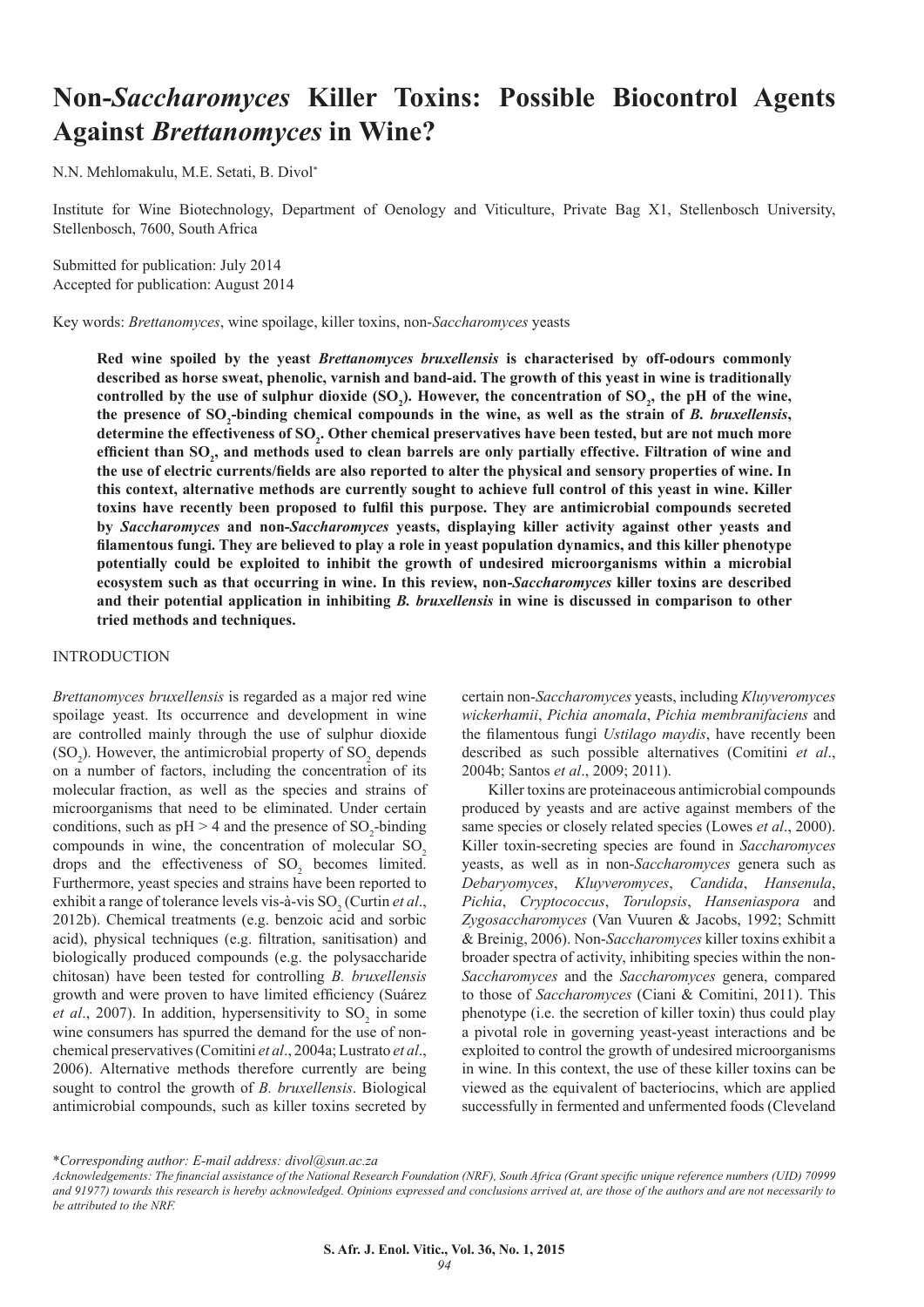*et al*., 2001). Killer toxins indeed have been shown to have potential applications in food, agriculture and medical industries (Palpacelli *et al*., 1991; Lowes *et al*., 2000; Cailliez *et al*., 1994; Walker *et al*., 1995; Goretti *et al*., 2009; Liu & Tsao, 2009). The purpose of this review is to draw up a record of the current knowledge on non-*Saccharomyces* killer toxins and their possible application in winemaking conditions, versus methods and techniques currently used or applied as preservatives in wine.

## *DEKKERA/BRETTANOMYCES* SPOILAGE IN WINE

In red wine, the yeast *Dekkera bruxellensis* or its anamorph, *B. bruxellensis*, produces a range of off-flavour compounds, amongst which ethylphenols are the most potent. Consequently, the production of the latter has been identified as the main spoilage reaction of this yeast in wine (Dias *et al*., 2003a). *B. bruxellensis* is spread within the winery environment through the importation of contaminated wine, poor sanitation of hoses, tanks and wooden barrels, or through the passive adherence to the body of the fruit fly (Fugelsang & Edwards, 2007). The yeast is characterised as a slow grower and is detected in low numbers in the early stages of winemaking (Fugelsang & Edwards, 2007). It is also tolerant to high ethanol and low sugar concentrations (Wedral *et al*., 2010). Furthermore, some strains are either tolerant or sensitive to free  $SO_2$  above 30 mg/L (Oelofse *et al*., 2008). It has also been reported that *B. bruxellensis* can enter into a viable but non-culturable (VBNC) state, which is characterised by reduced metabolic activity, inability to reproduce on solid media and reduced cell size (Millet & Lonvaud-Funel, 2000). The VBNC state can be maintained throughout alcoholic fermentation when the levels of molecular  $SO_2$  are higher and oxygen is limited. The interval between the end of alcoholic fermentation and the beginning of malolactic fermentation (MLF) represents a critical period during which *B. bruxellensis* can exit VBNC and grow to detectable levels (Fugelsang & Edwards, 2007) due to the low molecular  $SO_2$  concentration at this stage. Furthermore, the availability of residual sugars, assimilable nitrogencontaining compounds (although limited), as well as microaerobic conditions found during ageing in wooden barrels after MLF, also support the proliferation of *B. bruxellensis* (Chatonnet *et al*., 1995; Ciani *et al*., 2003; Comitini *et al*., 2004b; Oelofse, 2008).

This population of *B. bruxellensis* may be significant enough to produce detectable levels of volatile phenols, e.g. 4-ethylphenol and 4-ethylguaiacol (Chatonnet *et al*., 1995; Dias *et al*., 2003b). Red wines are particularly prone to the development of *B. bruxellensis* and the subsequent production of ethylphenols compared to white wines (Romano *et al*., 2008), due to *Vitis vinifera* red varietals that contain precursor phenolics, e.g. non-flavonoid and flavonoid (Monagas *et al*., 2006; Wedral *et al*., 2010). Volatile phenols are indeed produced in wine through the catabolism of three different hydroxycinnamic acids: *p*-coumaric, ferulic and caffeic acids. These precursors originate from grapes and therefore are naturally present in grape juice and wine. *B. bruxellensis*  enzymatically converts hydroxycinnamic acids to volatile phenols in a two-step reaction. The precursors are converted by a cinnamate decarboxylase into hydroxystyrenes (4-vinylphenol, 4-vinylguaiacol and 4-vinylcatechol) and further reduced to ethyl derivatives (4-ethylphenol, 4-ethylguaiacol and 4-ethylcatechol respectively) by a vinylphenol reductase. The presence of ethylphenols is characterised by the development of unpleasant odours and tastes that deeply affect wine aroma (Oelofs*e et al*., 2008).

Until about two decades ago, lactic acid bacteria (LAB) were thought to contribute to the production of ethylphenols in wine (Chatonnet *et al*., 1992). However, Chatonnet *et al*. (1995) found that, under winemaking conditions, these bacteria only produce ethylphenols at a concentration < 10 µg/L. The yeast *Pichia guilliermondii* may produce 8 mg/L and 12 mg/L 4-ethylphenols in red and white grape juice respectively (Barata *et al*., 2006) compared to other *Pichia* spp., *Torulaspora* spp. and *Zygosaccharomyces* spp., which cannot produce ethylphenols due to the inactivity of their vinylphenol reductase enzyme (Chatonnet *et al*., 1995). Nevertheless, the production of vinylphenols and ethylphenols in wine is mainly attributed to *B. bruxellensis*, as both its phenolic acid decarboxylase and vinyl phenol reductase enzymes are active (Dias *et al*., 2003a; 2003b; Harris *et al*., 2009; Granato *et al*., 2014). Over the years, several research teams have attempted to isolate these two enzymes and to characterise their properties (Godoy *et al*., 2008; Tchobanov *et al*., 2008; Benito *et al*., 2009; Godoy *et al*., 2009; Harris *et al*., 2009). Although these authors were able to study the kinetic properties of these enzymes, the influence of wine-related inhibitory compounds thereof, as well as their optimal pH and temperature activity, their isolation remained partial and no genetic sequence could be retrieved. Indeed, it was only very recently that the corresponding genes were identified in the genome of *B. bruxellensis* (Curtin *et al*., 2012a; Piškur *et al*., 2012; Granato *et al*., 2014). Interestingly, the phenolic acid decarboxylase-encoding gene was shown to be more closely related to its bacterial equivalents (Curtin *et al*., 2012a), and the vinyl phenol reductase-encoding gene to be a Cu/Zn dioxide dismutase displaying strong vinyl phenol reductase activity (Granato *et al*., 2014). This probably explains the earlier difficulties to isolate these genes in *B. bruxellensis*. These latest discoveries constitute a major step in understanding the spoilage mechanism of *B. bruxellensis* in wine and will certainly open new research avenues.

The production and sensorial perception of volatile phenols is dependent on the strain and population of *B. bruxellensis*, the presence of volatile compound precursors and also the variety of grapes used (Suárez *et al*., 2007; Wedral *et al*., 2010; Kheir *et al*., 2013). Suárez *et al*. (2007) reported the sensory threshold of 4-ethylphenol to be  $230 \mu g/L$ , while Loureiro and Malfeito-Ferreira (2003) reported a preference threshold of 620 µg/L. However, these threshold levels can also vary due to the perception of the individual, which is influenced by the wine style, cultivar and the consumer's perceptive abilities (Oelofse, 2008). Furthermore, Romano *et al*. (2008) reported on the complexity of correlating ethylphenol concentration and the "Brett character" in wines due to the masking effect of other metabolites. The production of these volatile phenols in red wine thus can be prevented by controlling or eliminating *B. bruxellensis*  populations in grape must or wine. Subsequently, several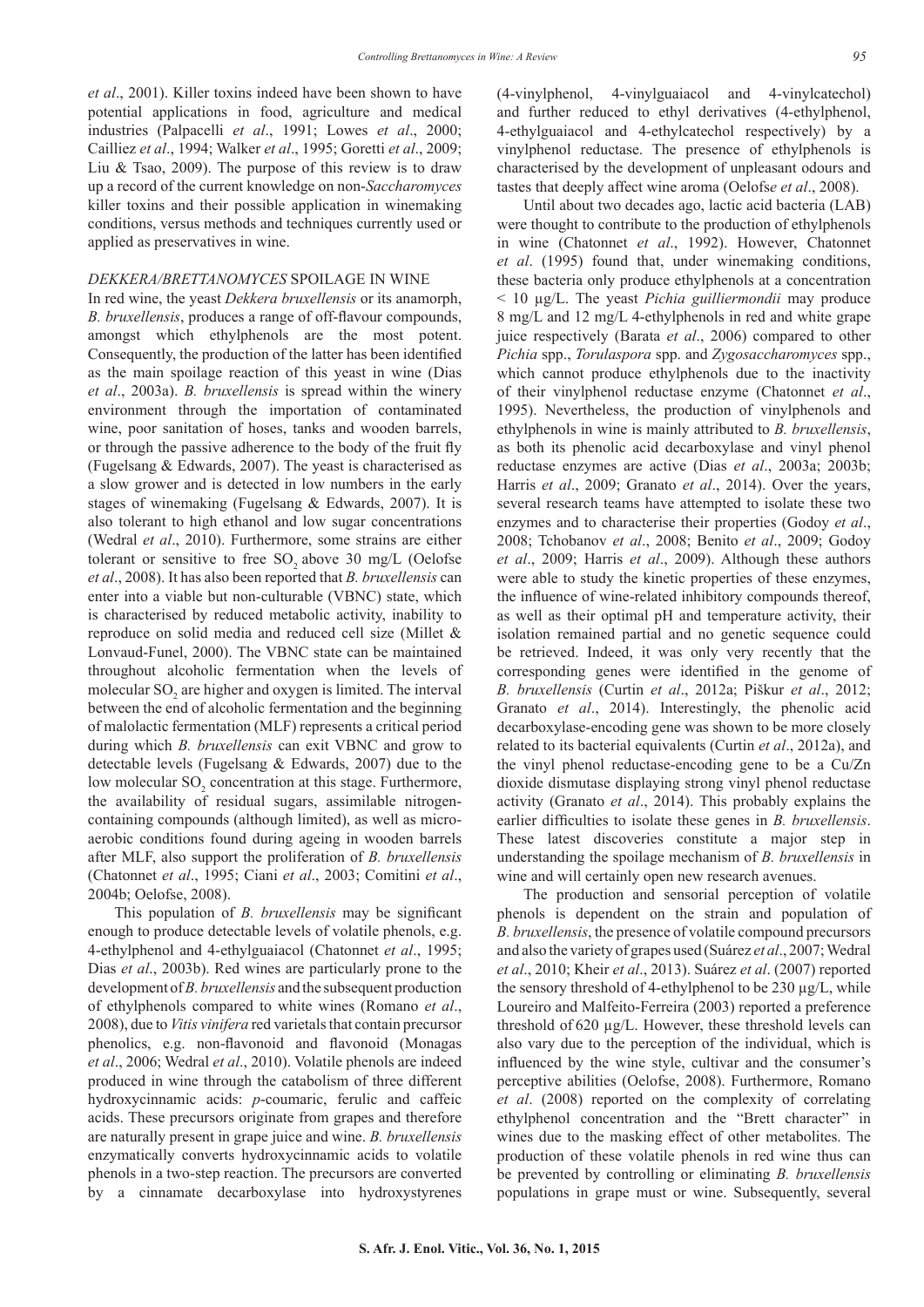strategies have been employed to control wine spoilage by *B. bruxellensis.*

# CONTROL OF *B*. *BRUXELLENSIS* SPOILAGE IN WINE **Chemical preservatives**

 $SO<sub>2</sub>$  is the most commonly used chemical preservative in winemaking due to its antioxidant and antimicrobial properties. However, its use and effectiveness in controlling *B. bruxellensis* are often contradictory in the literature. The contradiction probably arises from the lack of studies under comparable conditions and variability in strain behaviour, as noted by Barata *et al.* (2008). Low pH values  $(\sim 3.5)$ , SO<sub>2</sub> levels around 0.8 ppm of molecular  $SO_2$  and low ageing temperatures (10 to 15°C) are ordinary practices that can be used to limit *B. bruxellensis* activity in wines (Couto *et al.*, 2005). Although  $SO_2$  has had a long history of use as a preservative in alcoholic beverages, especially in wines, it can have adverse effects on the respiratory system of consumers (Freedman, 1977). For this reason, alternatives have been sought with more or less success.

Benzoic acid effectively inhibits *B. bruxellensis* growth in soft drinks at concentrations of between 100 and 200 mg/L, and it also inhibits the action of the enzymes hydroxycinnamate decarboxylase and vinylphenol reductase at concentrations between 150 to 200 mg/L at pH 3.6 (Van Esch, 1992). However, the addition of benzoic acid to wine is not permitted as it affects wine flavour (Benito *et al*., 2009). Sorbic acid is unable to inhibit *B. bruxellensis*  growth at the concentrations legally permitted (200 to 250 mg/L) (Benito *et al*., 2009). It has indeed been shown that this yeast is tolerant of 950 mg/L of sorbic acid at pH 3.5 (Loureiro & Malfeito-Ferreira, 2006). The use of weak acids such as benzoic and sorbic acid relies mainly on their effectiveness in their undissociated form, therefore, for complete growth control, they need to be added in high concentrations (Du Toit & Pretorius, 2000). Renouf *et al.* (2008) found that dimethyl dicarbonate (DMDC) inhibits the growth of *B. bruxellensis* at 150 mg/L and can limit the growth of *B. anomalus* at 400 mg/L, which is double the legal limit (Du Toit & Pretorius, 2000; OIV (International Organisation of Vine and Wine), 2001; Benito *et al*., 2009). The minimum inhibitory concentration (MIC) of DMDC to kill *D. bruxellensis* was in fact found to be 100 mg/L, but this is dependent on the initial cell concentration (Costa *et al*., 2008). Furthermore, the use of DMDC can affect alcoholic fermentation negatively if added to grape juice, as 200 mg/L of DMDC added to inoculated grape must showed a four-day fermentation delay (Delfini *et al*., 2002). For further reviews on these methods, see Suárez *et al*. (2007) and Oelofse (2008). A triplet combination of lauric arginate, cinnamic acid and sodium benzoate was found to inhibit the growth of *B. bruxellensis* (Dai *et al*., 2010), although this method would not be suitable in practice. Overall, chemical preservatives have been used successfully for many years to combat microbial contaminants in different beverages. However, their use in wine clearly remains limited due to their negative influence on fermentation kinetics and on the organoleptic properties of wine.

#### **Physical and physicochemical methods**

The separation of microbial cells from wine, cleaning of winery equipment and sanitisation of barrels, and most recently the application of electric currents to wine, are some of the physical methods that have been tested to inhibit the growth of *B. bruxellensis*. Filtration technology requires the use of membranes with specific porosity; however, this has certain limitations (Zuehlke *et al*., 2013). For instance, the cell size of *B. bruxellensis* may shrink after exposure to  $SO_2$ ; in this case, filtration with a 0.45-µm membrane filter has been shown to be inefficient in removing *B. bruxellensis* (Millet & Lonvaud-Funel, 2000). Umiker *et al.* (2013) suggest the use of membrane filters with porosities of  $\leq 0.8$  µm for the removal of *B. bruxellensis* in wines, but this is contradictory to the previous finding. Moreover, filtration may reduce colour intensity, and the concentration of aroma compounds, esters and phenolic compounds (Peri *et al*., 1988; Arriagada-Carrazana *et al*., 2005; Moreno & Azpilicueta, 2006). Barrel sanitation by steam treatment and burning of sulphur are not enough to eliminate *B*. *bruxellensis* (Loureiro & Malfeito-Ferreira, 2003), and the organism cannot be removed by cleaning or shaving of barrels (Wedral, 2010). Other methods, such as thermal inactivation, ultrasound or highpower ultrasonics, have been shown to be effective against *Brettanomyces* or *Dekkera* species. Couto *et al*. (2005) found that *D. bruxellensis* was inactivated at 35°C, while Yap *et al*. (2008) and Schmid *et al.* (2011) reported that the use of highpressure ultrasound or high-power ultrasonics eliminated the population of *D. bruxellensis* in wine barrels.

Pulsed electric fields and UV-C (ultra violet) radiation have also been investigated. The use of pulsed electric fields (PEF) reduced the population of *D. bruxellensis* and *D. anomala* in must and wine (Puértolas *et al*., 2009), and the same was observed against *D. bruxellensis* in wine using a low electric current (LEC) (Lustrato *et al*., 2010). However, the effect of PEF on the sensorial properties of wine and the evaluation of the ability of this technology in wineries still needs to be researched further (Marsellés-Fontanet *et al*., 2009). The use of UV-C radiation in must and wine resulted in the reduction of *B. bruxellensis*, *L. plantarum*  and *S. cerevisiae*. However, the reduction and complete inactivation of the microbial population in must and wine was observed when UV-C dosages of 3672 J/L were applied, which was dependent on the initial microbial load, turbidity and colour of the liquid sample (Fredericks *et al*., 2011).

The application of physicochemical methods such as the use of biocide ozone  $(O_3)$  to inactive the population of *B. bruxellensis* was recently investigated by Guzzon *et al*. (2013). The activity of  $O_3$  was found to be dependent on the initial cell population. Furthermore, a 10 min treatment with ozonated water was more effective in winery CIP (cleaning in place) systems than peracetic acid or caustic soda cleaning agents. However, when  $O_3$  is used, attention must be paid to recommended dosages and limited human exposure (Guillen *et al*., 2010). Although these methods have been shown to be efficient in inhibiting or even eliminating *Brettanomyces* and *Dekkera* species, their activity is mainly dependent on the initial load of the cell concentration to be eliminated.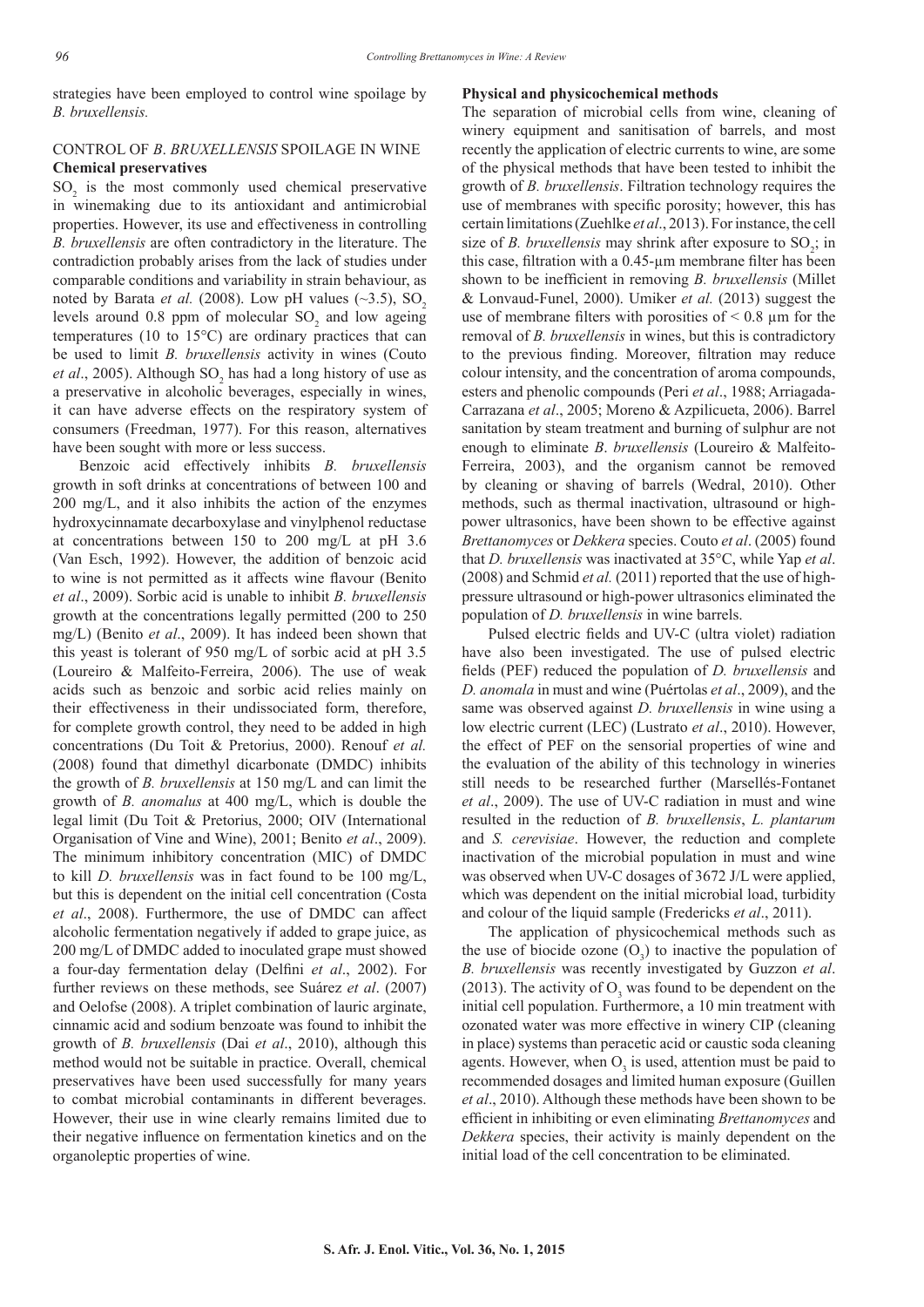## **Biological methods**

Biological methods have been shown to be alternatives compared to the use of chemical preservatives or physical treatments. It was found recently that the use of a commercial enzyme solution containing an endo-*β*(1-3)-glucanase, exo*β*(1-3)-glucanase, exo-*β*(1-6)-glucanase and an unspecific *β*-glucosidase inhibited the growth of *D. bruxellensis* and *Z. bailii* by more than 90%. The solution resulted in a half maximal inhibitory concentration  $(IC_{50})$  and MIC at 115 µg/mL and 200 µg/mL respectively on both yeasts (Enrique *et al*., 2010). Chitosan, the deacetylated derivative of chitin, was found to have a fungistatic effect against *B. bruxellensis* and, at concentrations > 3 g/L, the yeast ceased to survive (Gómez-Rivas *et al*., 2004). Recently, Oro *et al*. (2014) showed that *Metschnikowia pulcherrima* secretes pulcherriminic acid, which is inhibitory to the growth of *B. bruxellensis*. Finally, in recent studies, the use of biological antimicrobial compounds, such as the killer toxins Kwkt, Pikt and PMKT2 from the yeast species *K. wickerhamii*, *P. anomala* and *P. membranifaciens* respectively, was shown to be successful in inhibiting *Dekkera*/*Brettanomyces* in wine, and these will be discussed in the next section.

## KILLER TOXINS

## **General considerations**

Killer toxins are defined as antimicrobial proteinaceous compounds that inhibit susceptible yeast species or strains, although they remain immune to their own toxins (Bussey, 1972; Magliani *et al*., 1997; Schmitt & Breinig, 2002; Lowes *et al*., 2009). Yap *et al.* (2000) termed the secretion of killer toxins "interference competition", a form of amensalism. Although interference competition favours the growth of the killer toxin-producing yeast over that of other microorganisms present in the same habitat, its potential role in eliminating undesired microorganisms cannot be disputed. Thus, this killer phenotype can be used to combat spoilage yeasts and can be used as a partial substitute to chemical agents such as  $SO_2$  for the preservation of wine (Ciani & Comitini, 2011).

Non-*Saccharomyces* yeast genera such as *Debaryomyces*, *Kluyveromyces*, *Candida*, *Hansenula*, *Pichia*, *Cryptococcus*, *Torulopsis*, *Hanseniaspora*, *Zygosaccharomyces* and yeast species of the *Saccharomyces* genus are reported to secret killer toxins (Van Vuuren & Jacobs, 1992; Schmitt & Breinig, 2006). Four phenotypes have been identified: killer, sensitive, neutral and killer-sensitive phenotypes*.* A specific killer strain produces a toxin and is immune to it; a sensitive strain does not produce the toxin and is sensitive to the toxin produced by a killer strain; a neutral strain neither produces nor is sensitive to the killer toxin produced by a killer strain (Gutiérrez *et al*., 2001), and a killer-sensitive strain produces a toxin and is immune to it but is sensitive to toxins produced by other strains (Tredoux *et al*., 1986).

#### **Killer toxins of** *S. cerevisiae*

*S. cerevisiae*'s killer toxins were first discovered in 1963 (Woods & Bevan, 1968). Four killer toxins have been identified so far: K1, K2, K28 and Klus. *S. cerevisiae*'s killer toxins are encoded by different cytoplasmically inherited satellite double stranded RNAs (dsRNAs) (M1, M2, M28 and Mlus) encapsulated in virus-like particles (VLPs) and are dependent on helper yeast viruses (L-A) for their replication and encapsidation (Magliani *et al*., 1997; Schmitt & Breinig, 2006; Rodríguez-Cousin, 2011). The killer activity of *S. cerevisiae* is mainly dependent on the killer:sensitive ratio. These killer toxins have a narrow spectrum of activity, inhibiting only strains or species within the same genus (Mannazzu *et al*., 2002), except for the Klus killer toxin, which is active against yeasts such as *Hanseniaspora* spp., *Kluyveromyces lactis*, *Candida albicans*, *Candida dubliniensis*, *Candida kefir* and *Candida tropicalis*, and the K1, K2 and K28 killer strains of *S. cerevisiae* (Rodríguez-Cousin *et al*., 2011). Considering that these toxins are not active against *B. bruxellensis* they will not be discussed further in this review. For further reading on *S. cerevisiae*'s killer toxins, the reader is advised to consult the following reviews: Magliani (1997), Schmitt and Breinig (2002; 2006) and Rodríguez-Cousin *et al*. (2011).

#### **Killer toxins secreted by non-***Saccharomyces* **yeasts**

Non-*Saccharomyces* yeasts exhibiting killer activity were first reported by Philliskirk and Young (1975) in six yeast genera: *Debaryomyces*, *Hansenula*, *Kluyveromyces*, *Pichia*, *Candida* and *Torulopsis*. Young and Yagiu (1978) then identified the killer toxins K4 in *Torulopsis glabrata* NCYC 388, K5 in *Debaryomyces vanriji* NCYC 577, *Hansenula anomala* NCYC 434 and *Hansenula subpelliculosa* NCYC 16, K6 in *Kluyveromyces fragilis* NCYC 587, K7 in *Candida valida* NCYC 327 and *P. membranifaciens* NCYC 333, K8 in *Hansenula anomala* NCYC 435, K9 in *Hansenula mrakii* NCYC 500, and K10 in *Kluyveromyces drosophilarum*  NCYC 575, based on cross-reactivity assays with each of the killer strains. One year later, Wickner (1979) reported that *Torulopsis glabrata* ATCC15126 also secretes a killer toxin, named K11. Non-*Saccharomyces* killer toxins originate either from linear dsDNA plasmids or chromosomes (Marquina *et al*., 2002; Liu *et al*., 2013), with the notable exception of the killer toxins of *H. uvarum* and *Z. bailii*, which originate from virus-like particles (Schmitt & Neuhausen, 1994), similar to those of *S. cerevisiae*.

Killer toxins have found application in the food and fermentation industry, the bio-typing of medically important pathogenic yeast and yeast-like fungi, the development of novel antimycotics for the treatment of human and animal infections by fungi, and in recombinant DNA technology (Schmitt & Breinig, 2002; Liu *et al*., 2013). Table 1 summarises the genetic, enzymatic and biochemical characteristics of non-*Saccharomyces* killer toxins with potential application in the food and beverage industry. It also highlights the proposed application of these killer toxins.

# **Antimycotic activity and application of non-***Saccharomyces* **killer toxins in wine making**

Non-*Saccharomyces*' killer toxin-producing yeasts have been isolated from various environments, such as marine and clinical environments, as well as fermented and unfermented foods and beverages (Ciani & Comitini, 2011). These killer toxins exhibit broader anti-yeast spectra compared to those of *Saccharomyces* (Palpacelli *et al*., 1991; Ciani & Comitini, 2011). For instance, the species *Tetrapisispora phaffii* and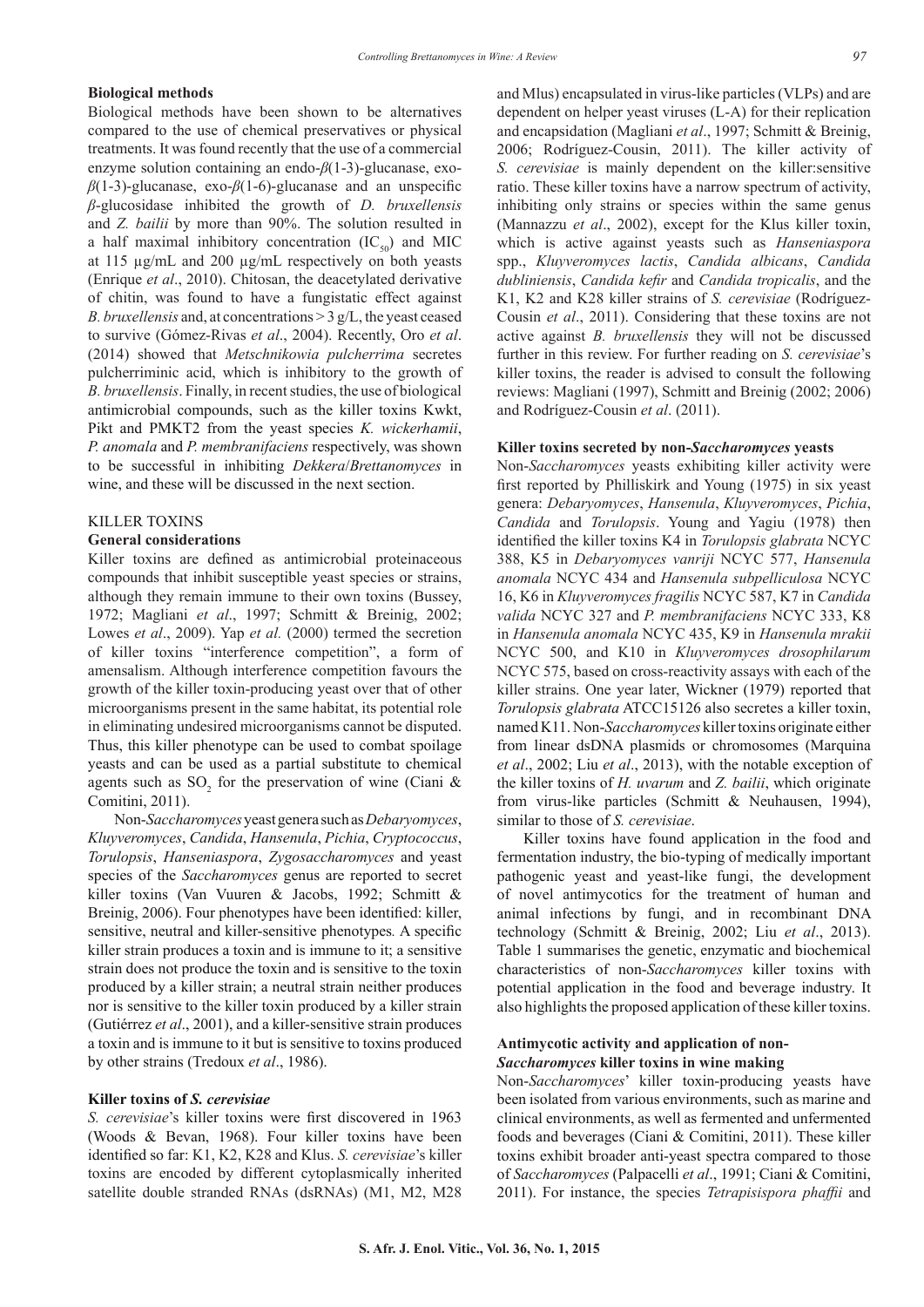| TABLE                                                    |                                     |                                                                      | Genetic origin and biochemical and biological characteristics of killer toxins secreted by non-Saccharomyces yeasts that have potential application in the food and beverage industry. |                                                                                                    |                                                                          |                                          |                                                                                                                                  |
|----------------------------------------------------------|-------------------------------------|----------------------------------------------------------------------|----------------------------------------------------------------------------------------------------------------------------------------------------------------------------------------|----------------------------------------------------------------------------------------------------|--------------------------------------------------------------------------|------------------------------------------|----------------------------------------------------------------------------------------------------------------------------------|
| Yeast species                                            | Killer toxin and<br>molecular size  | Genetic origin                                                       | <b>Biochemical characteristics</b>                                                                                                                                                     | Cell wall receptor/<br>mode of action                                                              | Sensitive/target<br>yeasts                                               | Application/<br>application<br>potential | References                                                                                                                       |
| Kluyveromyces<br>wickerhamii                             | Kwkt (72 kDa)                       | Unknown                                                              | pH activity: 3.8 to 4.6 (opt. pH 4.4)<br>Optimal temperature activity: 20°C<br>$(max. 25^{\circ}C)$                                                                                    | Receptor: pustulans<br>$(\beta-1, 6-glucans)$                                                      | D. bruxellensis                                                          | In winemaking                            | Ciani & Comitini, 2011;<br>Comitini & Ciani, 2011<br>Comitini et $al$ , 2004;                                                    |
| Tetrapisispora phaffii                                   | (33 kDa)<br>Kpkt                    | Chromo-somal<br>$gene-BGL2$                                          | Temperature activity: $<$ 40°C<br>pH activity: 3 to 5                                                                                                                                  | Displays properties<br>Disruption of cell<br>of $\beta$ -glucanase<br>wall integrity<br>enzyme     | H. uvarum                                                                | In winemaking                            | Ciani & Fatichenti, 2001;<br>Comitini & Ciani, 2010;<br>Comitini et al., 2004;<br>Oro et al., 2013                               |
| Hansenula mrakii<br>Williopsis mrakii)<br>(re-classified | HMK or HM-1<br>$(10.7 \text{ kDa})$ | Chromo-somal<br>gene hmk                                             | Thermostable – biologically active after<br>incubation at 100°C, 10 min<br>pH stability: 2 to 11                                                                                       | and $\beta$ -D-1,6-glucan<br>Receptor: $\beta$ -D-1,3<br>Inhibits <sup>B-glucan</sup><br>synthesis | Heterobasidium,<br>Fusarium and/or<br>Postia, Serpula,<br>Colletotrichum | In silage and<br>yoghurt                 | Schmitt & Breinig, 2002;<br>Selvakumar, et al., 2006<br>Yamamoto et al., 1986;<br>Santos et al., 2002;<br>Lowes et al., $2000$ ; |
| Pichia anomala<br>DBVPG 3003                             | (8 kDa)<br>Pikt                     | Unknown                                                              | Temperature activity: 25 to 35°C<br>pH activity: 4.4                                                                                                                                   | Receptor: $\beta$ -1,6-<br>glucans                                                                 | D. bruxellensis                                                          | In winemaking                            | Comitini et al., 2004; De<br>Ingeniis et al., 2009                                                                               |
| faciens CYC 1106<br>Pichia membrani-                     | PMKT (18 kDa)                       | Unknown                                                              | Temperature activity and stability: 5 to<br>pH activity and stability: 3.0 to 4.8<br>$5$ to $25^{\circ}$ C<br>$20^{\circ}$ C and                                                       | Receptor: $\beta$ -1,6-<br>glucans                                                                 | Candida boidinii<br>Botrytis cinerea,                                    | In grapevine                             | Santos & Marquina, 2004<br>Santos et al., 2000;                                                                                  |
| faciens NCYC 1086<br>Pichia membrani-                    | (30 kDa)<br>PMKT <sub>2</sub>       | Unknown                                                              | Temperature stability: 20 to 32°C<br>Temperature activity: 5 to 20°C<br>pH stability: 2.5 to 4.8<br>pH activity: 2 to 5<br>(opt. 3.5 to 4.5)                                           | $\beta-1, 6-glucans$<br>Receptor:                                                                  | <b>B.</b> bruxellensis                                                   | In winemaking                            | Santos et al., 2009                                                                                                              |
| Ustilago maydis                                          | KP6                                 | $(\alpha - 8.6 \text{ kDa and}$<br>dsRNA virus<br>$\beta - 9.1$ kDa) | pH activity: 3.0 to 5.5 (opt. 3.0 to 4.5)<br>Temperature activity: 15 to 30°C (opt.<br>Temperature stability: 5 to 20°C<br>pH stability: 2.5 to 5.3<br>$15$ to $20^{\circ}$ C)         | Undetermined                                                                                       | <b>B.</b> bruxellensis                                                   | In winemaking                            | Santos et al., 2011                                                                                                              |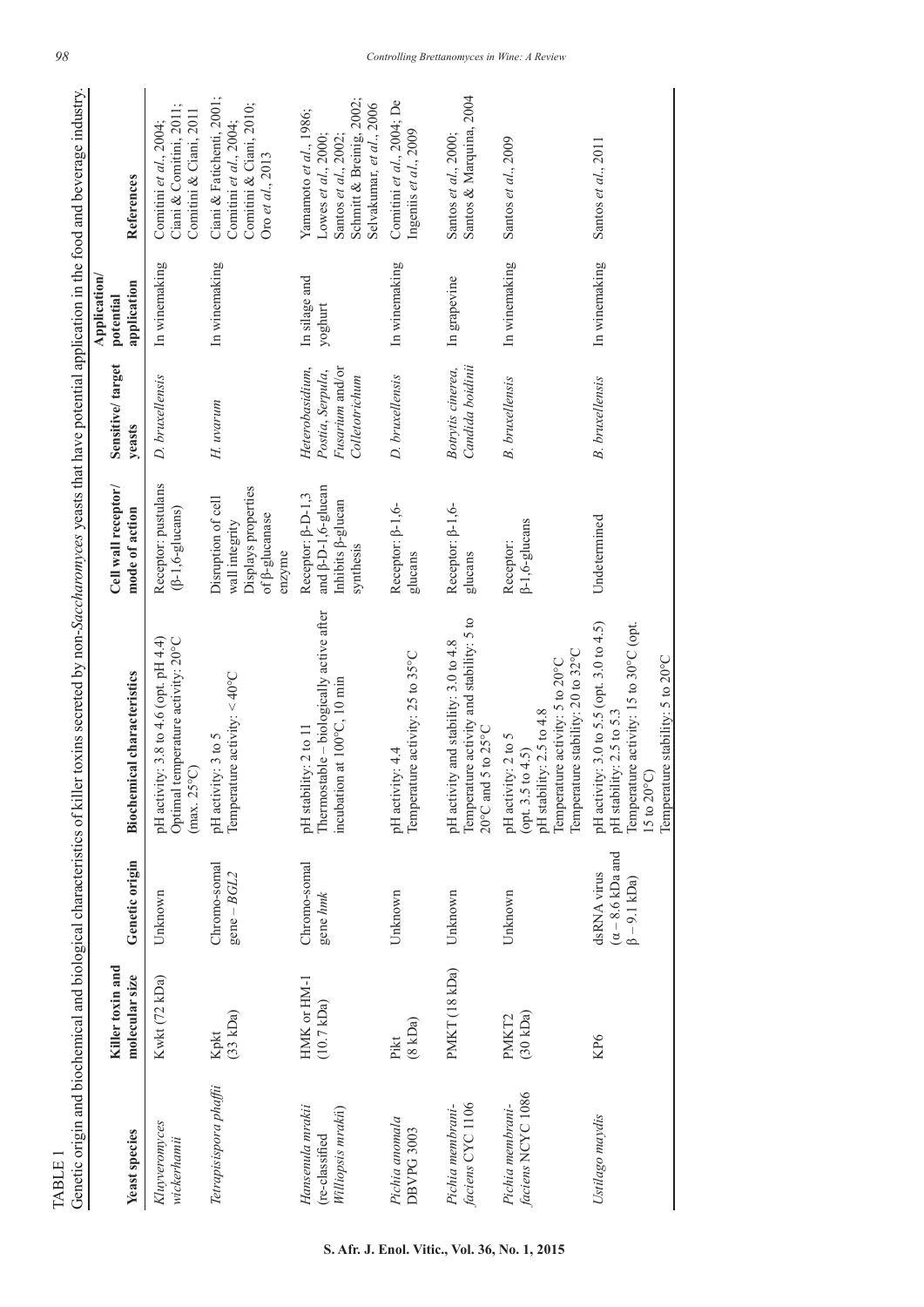*Kluyveromyces wickerhamii* display killer activity against the apiculate yeast *Hanseniaspora uvarum* and species of the *Brettanomyces*/*Dekkera* genus respectively (Ciani & Fatichenti, 2001; Comitini *et al*., 2004a). Since the first record of a killer toxin inhibiting an apiculate yeast (Ciani & Fatichenti, 2001), several studies focusing on yeast killer toxins have been conducted with the aim of eliminating undesired yeasts within the wine environment. The killer toxins KwKt, PiKt, PMKT2 and KP6 secreted by the yeasts *K. wickerhamii*, *P. anomala*, *P. membranifaciens* and the filamentous fungi *Ustilago maydis* have been shown to inhibit the growth of *B. bruxellensis* and *D. bruxellensis*  under winemaking conditions (Comitini *et al*., 2004b; Santos *et al*., 2009; 2011).

The killer activity of these toxins was found to be either fungistatic or fungicidal, depending on the killer toxin concentration applied (Ciani & Fatichenti, 2001). The fungicidal character of the Kwkt killer toxin was observed when 28.6 and 57.2 AU/mL of the toxin were applied to *D. bruxellensis* cells (Comitini *et al*., 2004b). Kwkt controlled the growth of *D. bruxellensis* during must fermentation, where, after four and seven days, the yeast ceased to survive at purified killer toxin concentrations of 80 mg/mL and 40 mg/mL, respectively (Comitini & Ciani, 2011). The same yeast species saw its population diminished only when 28.6 AU/mL of the killer toxin Pikt was used compared to the use of 57.2 AU/mL, at which a fungicidal effect was observed (Comitini *et al*., 2004b). In grape must, the killer toxin PMKT2 at 2 000 AU/mL resulted in death rates of 0.13 h-1, 0.09 h-1 and 0.11 h-1 in three *B. bruxellensis* strains, as described by Santos *et al*. (2009). *B. bruxellensis* isolates had mortality rates ranging between  $0.10$  h<sup>-1</sup> and  $0.18$  h<sup>-1</sup> in mixed cultures with the filamentous fungi *U. maydis* at 10<sup>2</sup> cells/mL (Santos *et al.*, 2011).

The growth of the apiculate yeast *H. uvarum* was inhibited by immobilised cells of the yeast *T. phaffii* (Comitini & Ciani, 2010), as well as by the Kpkt killer toxin secreted by *T. phaffii* (Ciani & Fatichenti, 2001). Similar to the killer toxins Kwkt and Pikt, Kpkt showed a fungistatic effect at low concentrations of 5.14 and 7.15 AU/mL compared to 14.3 AU/mL, at which a fungicidal effect was observed in grape juice (Ciani & Fatichenti, 2001). Under winemaking conditions, the killer toxin Kwkt is efficient and comparable to the use of SO<sub>2</sub> in inhibiting *B. bruxellensis* (Comitini & Ciani, 2011). Furthermore, the killer toxins Kwkt and Pikt maintain their killer activity for 10 days in wine (Comitini *et al*., 2004b). The killer toxins active against *B. bruxellensis* are active and stable at acidic pH ranges (below 5), and at temperatures between 20 and 25°C (Table 1), which are compatible with winemaking conditions. Furthermore, in trial fermentations in which these killer toxins were applied, the population of *S. cerevisiae* was not inhibited (Santos *et al*., 2009; Comitini & Ciani, 2011; Santos *et al*., 2011)*.* In addition, the metabolic by-products ethyl acetate and 4-ethylphenol, were not detected and volatile acidity was reduced (Comitini & Ciani, 2011; Santos *et al*., 2011), further confirming the antimicrobial efficiency of these killer toxins.

#### MODE OF ACTION OF THE KILLER TOXINS

Killer toxins are reported to be proteins or glycoproteins that kill sensitive cells via a two-step mode of action similar to that determined for the killer toxins of *S. cerevisiae*. For the toxin to fully initiate its killing action, it interacts with receptors of the sensitive cell wall and receptors on the plasma membrane. There are two kinds of receptors: primary and secondary. The former are located on the cell wall and the latter on the plasma membrane (Guo *et al*., 2012). The identified primary receptors include β-D-1,3-glucan, β-D-1,6-glucan, mannoproteins and chitin, while Kre1p of the K1 toxin is the only secondary receptor that has been identified so far (Schmitt & Breinig, 2002). Mechanisms of the actual killing action differ, and may be through cell membrane permeabilisation, perturbation of the cell cycle and inhibition of DNA synthesis, inhibition of β-1,3-glucan synthase activity and/or hydrolysis of the major cell wall components, β-1,3-glucans and 1,6-glucans, of the sensitive strain (Schmitt & Breinig, 2006; Manzanares *et al*., 2011). These mechanisms are summarised below.

Ionophoric killer toxins firstly bind to the cell wall receptors of the target yeast with low-affinity and highvelocity adsorption. This is followed by a high-affinity, low-velocity, energy-dependent interaction of the toxin with the plasma membrane receptor that leads to the lethal effect (Magliani *et al*., 1997). After reaching the plasma membrane, the toxin disrupts cytoplasmic membrane function by forming cation-selective ion channels. This results in the increased permeability of H+ (Novotná *et al*., 2004), and leakage of intracellular ATP, K<sup>+</sup> (Skipper & Bussey, 1977) and AMP (Bussey & Skipper, 1975).

The action of the killer toxins appears not to be immediate. When tested against *S. cerevisiae* sensitive cells, the use of the killer toxin Pikt resulted in 3.5% viable cells after 24 h of incubation, compared to 75% viable cells after 4 h of incubation. This indicates that the mode of action of this toxin is not immediate and that it is not mediated by cell membrane disruption (De Ingeniis *et al*., 2009). This toxin has also been reported to display activity against *B. bruxellensis*, but its specific mode of action against this yeast has not been described. However, it is likely to be similar to that against *S. cerevisiae*. The delay in the decline of the sensitive yeast population observed for Pikt is not unique, as it has also been observed following exposure of the *S. cerevisiae* cells to both the pool efflux-stimulating toxins (PEST) and killer toxin of *T. glabrata*, where after 30 minutes, 60 to 70% of sensitive cells exhibit uptake of the lethal dose of PEST without any visible metabolic change (Bussey & Skipper, 1975). However, after a lag time of 50 to 90 minutes, sensitive cells treated with a *P. kluyveri* toxin exhibited physiological changes observed when ionophoric toxins act on sensitive cells. The cells had shrunk, intracellular pH had decreased and the active uptake of amino acids was inhibited (Middelbeek *et al*., 1980) (Fig. 1). High doses of the PMKT2 toxin resulted in a decrease in intracellular pH, leakage of  $K^+$  and influx of Na<sup>+</sup> (Fig. 1) which was in parallel to the loss of cellular permeability after 5 h of toxin exposure, when viability was decreased by 85%. Santos *et al*. (2013) concluded that PMKT2 cytotoxic action is not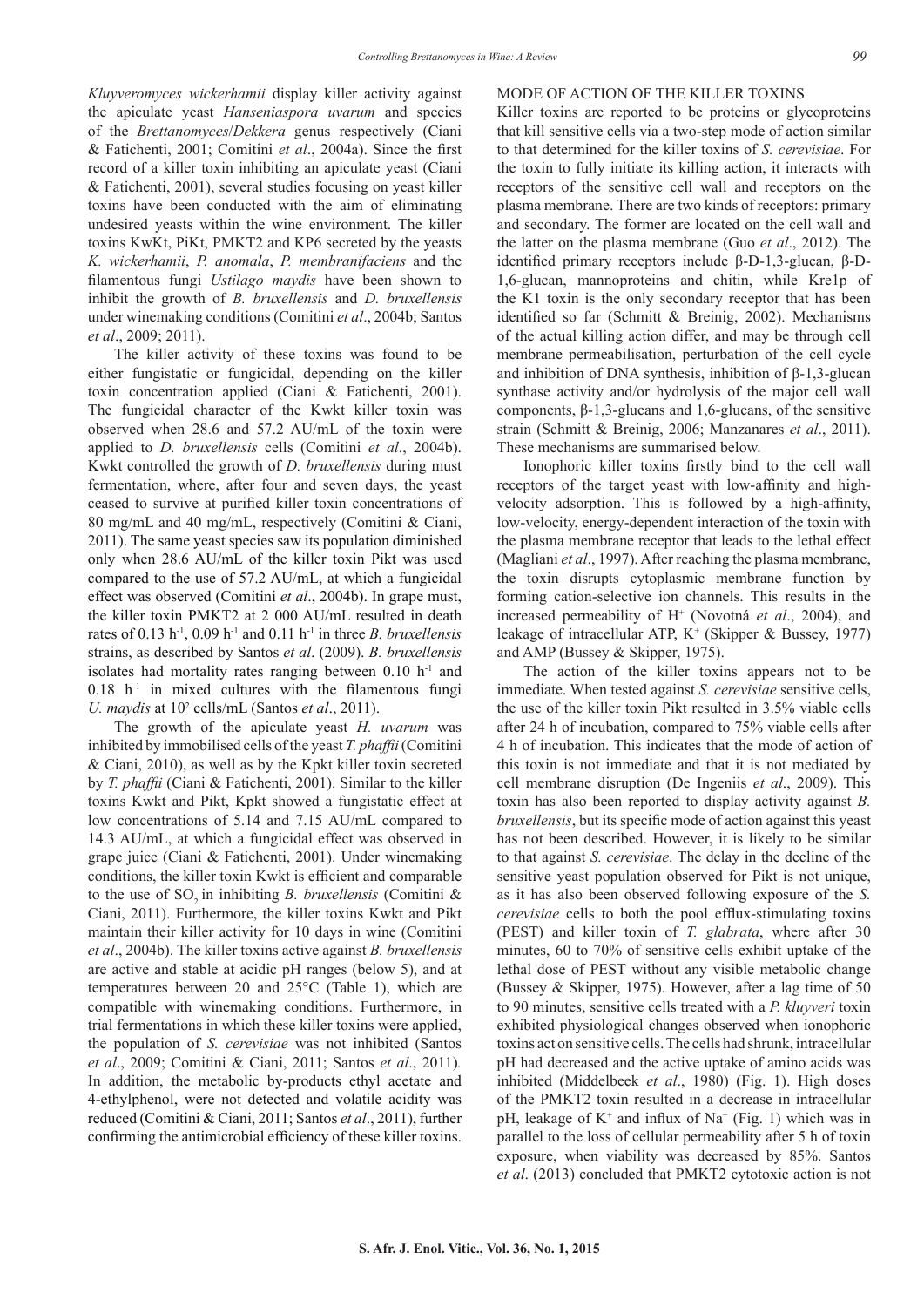through channel formation but through the toxin attacking cells after initiating the S phase (Santos *et al*., 2013). This mode of action was investigated in *S. cerevisiae*, but is likely to be similar in *B. bruxellensis* as this toxin displays activity against both yeast species; however, this would need confirmation. This observation is similar to the mode of action of the killer toxin of *K. lactis*, which causes permanent arrest of the sensitive cells at the unbudded G1 phase (Fig. 1) (Magliani *et al*., 1997), and of the K28 killer toxin, which arrests cells in the early S phase and blocks DNA synthesis in the cell cycle, leading to the non-separation of mother and daughter cells (Magliani *et al*., 1997; Couto *et al*., 2005).

The killer toxin Kpkt is reported to disrupt cell wall integrity of the target cells (Comitini *et al*., 2009), while Kwkt, a killer toxin active against *B. bruxellensis*, is only reported to bind to β-1,6-glucan on the cell wall of the sensitive yeast (Table 1) (Ciani & Comitini, 2011). However, their modes of action are yet to be identified. The KP6 killer toxin secreted by *U. maydis*'s mode of action is also thought to be involved with the cell wall of the sensitive cell. Upon exposure to the toxin, the sensitive cells seemed to collapse and change in morphology. Furthermore, spheroplasts of the sensitive cells were not affected by the killer toxin (Steinlauf *et al*., 1988). The killer toxin HMK, secreted by *Hansenula mrakii*, inhibits β-glucan synthesis (Fig. 1) (Yamamoto *et al*., 1986). More recently, it has been reported that *W. anomalus*'s killer toxins damage the β-glucan scaffold in the cell walls of sensitive yeast cells and thereby induce cell death by osmotic lysis (Muccilli *et al*., 2013). Thus far, the mode of action of the killer toxins Kwkt and PMKT, which are active against *B. bruxellensis*, have not yet been unravelled. It is not yet clear whether all the toxins that recognise  $β-1,6$ -glucan as receptor display glucanase activity specifically targeting the cell wall glucan of sensitive cells, or whether they are cell wall glucanases that incidentally display killer activity. The following paragraph will discuss this issue.

#### **Do exoglucanases possess killer activity?**

The yeast cell wall of *Saccharomyces cerevisiae* is composed of 50% β-D-1,3-glucan, which contains ca. 5% β-1,6 linked branches; 15% β-D-1,6-glucan containing ca. 14% β-1,3 linked branches; and mannoproteins and chitin (0.6 to 9%) (Kollár *et al*., 1995; Santos *et al*., 2000). In recent literature (İzgü & Altinbay, 2004; İzgü *et al*., 2006; Comitini *et al*., 2009; Muccilli *et al*., 2013), growing evidence suggests that the killer activity of some killer toxins occurs through glucanase activity. Fungal β-1,3-glucanases play a role in metabolic and morphogenetic events in the fungal cell, including cell wall extension, hyphal branching, sporulation, budding, autolysis during development and differentiation, and in the mobilisation of β-glucans in response to conditions of carbon and energy source exhaustion (Peng *et al*., 2009).

Exo-glucanase activity has been detected in killer toxinproducing yeast species of *W. anomalus*, *P. membranifaciens*, *W. saturnus*, *P. anomala* strain K and *Candida oleophila* (Jijakli & Lepoivre, 1998; Masih & Paul, 2002; Bar-Shimon *et al*., 2004; İzgü & Altinbay, 2004; İzgü *et al*., 2006; Friel *et al*., 2007; Wang *et al*., 2007; Xu *et al*., 2011; Guo *et al*., 2012). Three killer strains of *W. anomalus* (BCU24, BS91 and BCA15) exhibited killer activity against a *S. cerevisiae* wild type strain, while mutants deficient in β-1,6-glucan were resistant to the toxins of the strains. The exoglucanase (WaExg1) proteins of the *W. anomalus* killer strains, BCU24 and BS91, display identical amino acid sequences to each other and exhibit 99% similarity to the β-glucanase of *P. anomala* strain K, while the amino acid sequence of



## FIGURE 1

A schematic representation of the mode of action of the killer toxins of *Kluyveromyces lactis*, *Pichia kluyveri*, *Pichia membranifaciens* (PMKT2), *Tetrapisispora phaffii* (Kpkt) and *Williopsis mrakii* (HMK), as described by Middelbeek *et al*. (1980); Yamamoto *et al.* (1986); Magliani *et al.* (1997); Comitini *et al.* (2009) and Santos *et al.* (2013). It Killer toxin.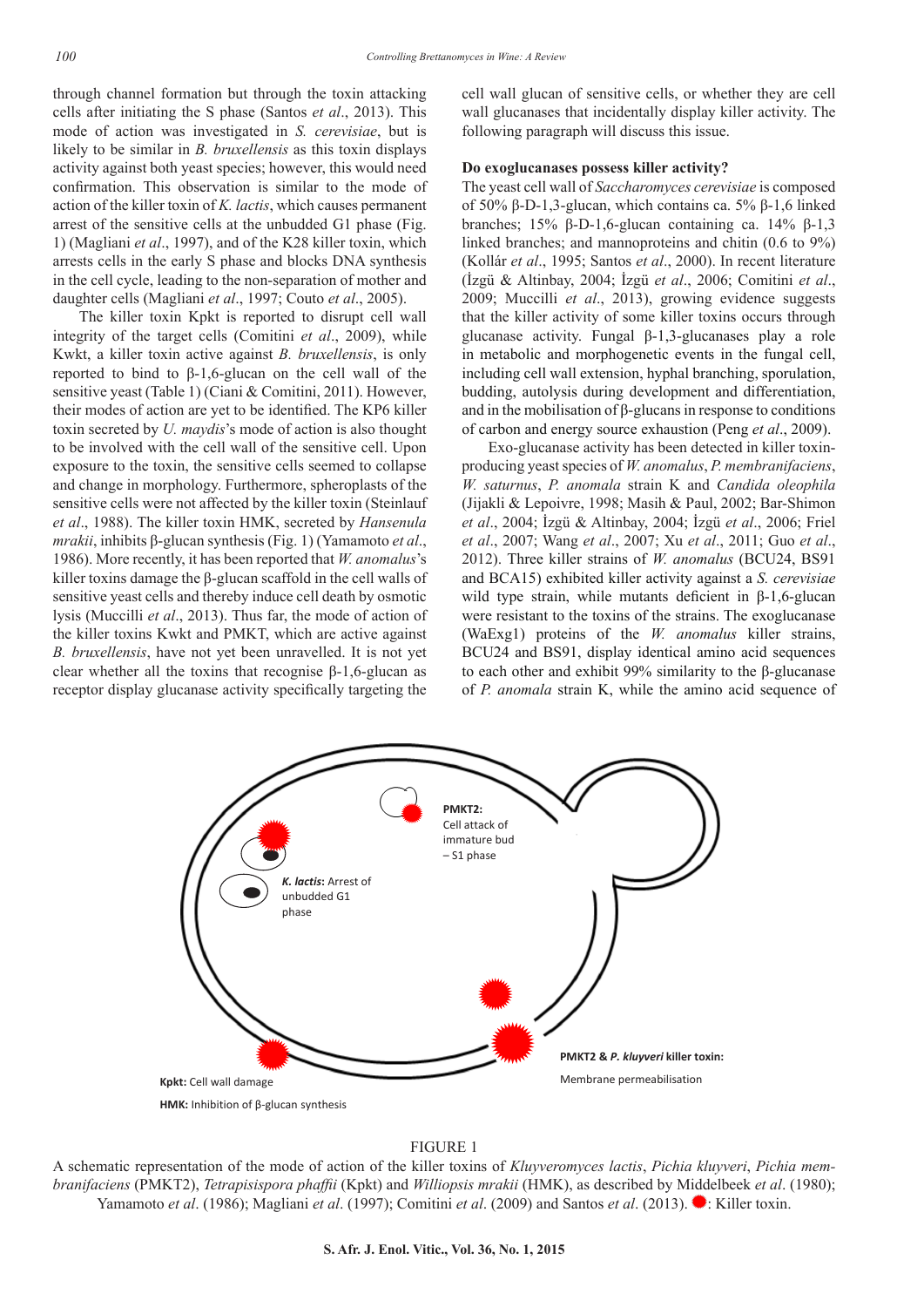the strain BCA15 perfectly matches the β-glucanase of *P. anomala* strain K. Furthermore, the *WaEXG*2 sequences of the killer strains are identical to those from *P. anomala* strain K (Muccilli *et al*., 2013). The authors concluded that killer activity is probably due to  $\beta$ -1,6 and/or  $\beta$ -1,3-glucanase activity.

*P. anomala* strain K is an efficient and reliable antagonist of *B. cinerea* and *Penicillium expansum* in apples. The disruption of *P. anomala*'s exo-glucanase genes *PaEXG1* and *PaEXG2* resulted in reduced efficiency – 8% from 71% in the biocontrol of *B. cinerea* in apples (Friel *et al*., 2007). Growth of *B. cinerea* in the presence of *P. membranifaciens* resulted in extensive damage to the fungal cell wall, with complete rupture and fragmentation of the hyphal filaments of *B. cinerea*. *P. membranifaciens* showed increased production of both endo- and exo-β-1,3-glucanase in the presence of cell wall preparations of *B. cinerea* (Masih & Paul, 2002). In addition, in another study, higher exo-β-1,3 glucanase activity was observed in culture media with cell wall preparations of *B. cinerea* as carbon source (Jijakli & Lepoivre, 1998) compared to when glucose was the carbon source.

A similar stimulatory effect was observed with *C. oleophila*: the production of exo-β-1,3-glucanase was induced in the presence of *Penicillium digitatum*. Biocontrol in fruit using both wild type (*C. oleophila*) and exo-β-1,3-glucanase over-expressing transformants showed no difference in inhibition, as they both showed similar inhibitory effects (Bar-Shimon *et al*., 2004). N-terminal sequencing of the killer toxin of *P. anomala* NCYC 432 yielded a short sequence with 100% identity to the mature exo-β-1,3-glucanase of *P. anomala* strain K (İzgü *et al*., 2006) that is linked to the killer effect of this strain. Similarly, internal amino acid sequencing of the K5-type killer protein of *P. anomala* NCYC 434 yielded 100% identity with the exo-β-1,3-glucanase of *P. anomala* strain K (İzgü & Altinbay, 2004). All these studies clearly indicate that exo-glucanases may display some form of killer activity against other yeast species or filamentous fungi. Recently, the killer toxin Kpkt has been shown to be coded by the gene Tp*BGL*2, of which the *T. phaffii* strain without this gene lost both β-glucanase and killer activity (Oro *et al*., 2013).

Currently, killer toxins are defined as secreted proteins that exhibit antimicrobial activity towards susceptible yeasts of the same species or related species. Thus, this definition of killer toxins is based mainly on antimicrobial activity. However, it does not exclude killer toxins that may display other primary functions such as enzymatic activity. As such, the definition of killer toxins should not be focused on antimicrobial activity only. It should rather encompass other characteristics of the secreted protein(s), such as exoglucanase activity. This would therefore increase the scope of exploitation of these secreted proteins to agents that can aid in the clarification, filtration and ageing of young wines, in addition to inhibiting spoilage microorganisms.

#### SUMMARY AND FUTURE PROSPECTS

For centuries, metabolites and by-products of microbial growth have been used for human benefit, and this still holds true in the  $21<sup>st</sup>$  century. In wine, microbial contamination is a major concern despite the widespread use of commercial preservatives such as  $SO_2$ . Therefore, new preservation products or methods to prevent or control microbial contamination are actively sought. Ideally, such products or methods should not have application limitations (e.g. cause allergic reactions in consumers, alter the quality of the product) and the method(s) should be applied at minimal cost. The use of physical techniques and chemical preservatives to combat spoilage microorganisms has proven to have limited efficiency and application. This is attributed to the fact that physical techniques have been found to be detrimental to the sensorial properties of wine, and chemical preservatives inhibit or control the proliferation of contaminating microorganisms efficiently when applied in high concentrations.

The use of killer toxins has been explored under experimental conditions, and the findings from such endeavours have revealed that they can be applied as alternatives in controlling microbial spoilage. In particular, the killer toxins of non-*Saccharomyces* yeasts, which have a broader spectrum of activity, could be exploited to control spoilage yeasts. Killer toxins from the yeasts *K. wickerhamii*, *P. anomala* and *P. membranifaciens* have indeed been shown to have potential in controlling *B. bruxellensis*. However, they have not been as well characterised as those of *S. cerevisiae* and further investigations are needed to clarify their genetic origin and mode of action. Preliminary reports have shown that these are diverse and poorly understood as yet.

The binding receptors of some of the non-*Saccharomyces* killer toxins provide strong evidence in support of the hypothesis that these killer toxins are glucanases or display glucanase activity. Nevertheless, the following questions remain unanswered: are the killer toxins inherent glucanases that happen to possess antimicrobial activity towards other yeasts, and can these killer toxins be used as biopreservatives in wine and in the food and beverage industry? Although evidence exists of their biopreservative potential, these killer toxins have only been used for research purposes and will have to be approved by the OIV and/or the national regulations of exporting countries before they could be used for commercial purposes.

#### LITERATURE CITED

Arriagada-Carrazana, J.P., Saez-Navarrete, C. & Brodeu, E., 2005. Membrane filtration effects on aromatic and phenolic quality of Cabernet Sauvignon wines. J. Food Eng. 68, 363-368.

Barata, A., Caldeira, J., Botelheiro, R., Pagliara, D., Malfeito-Ferreira, M. & Loureiro, V., 2008. Survival patterns of *Dekkera bruxellensis* in wines and inhibitory effect of sulphur dioxide. Int. J. Food Microbiol. 121, 201-207.

Barata, A., Nobre, A., Correia, P., Malfeito-Ferreira, M. & Loureiro, V., 2006. Growth and 4-ethylphenol production by the yeast *Pichia guilliermondii* in grape juices. Am. J. Enol. Vitic. 57, 133-138.

Bar-Shimon, M., Yehuda, H., Cohen, L., Weiss, B., Kobeshnikov, A., Daus, A., Goldway, M., Wisniewski, M. & Droby, S., 2004. Characterization of extracellular lytic enzymes produced by the yeast biocontrol agent *Candida oleophila*. Curr. Genet. 45, 140-148.

Benito, S., Palomero, F., Calderón, F. & Súarez-Lepe, J.A., 2009. Factors affecting the hydroxycinnamate decarboxylase/vinylphenol reductase activity of *Dekkera*/*Brettanomyces*: Application for *Dekkera*/*Brettanomyces* control in red wine making. J. Food Sci. 74, 1-22.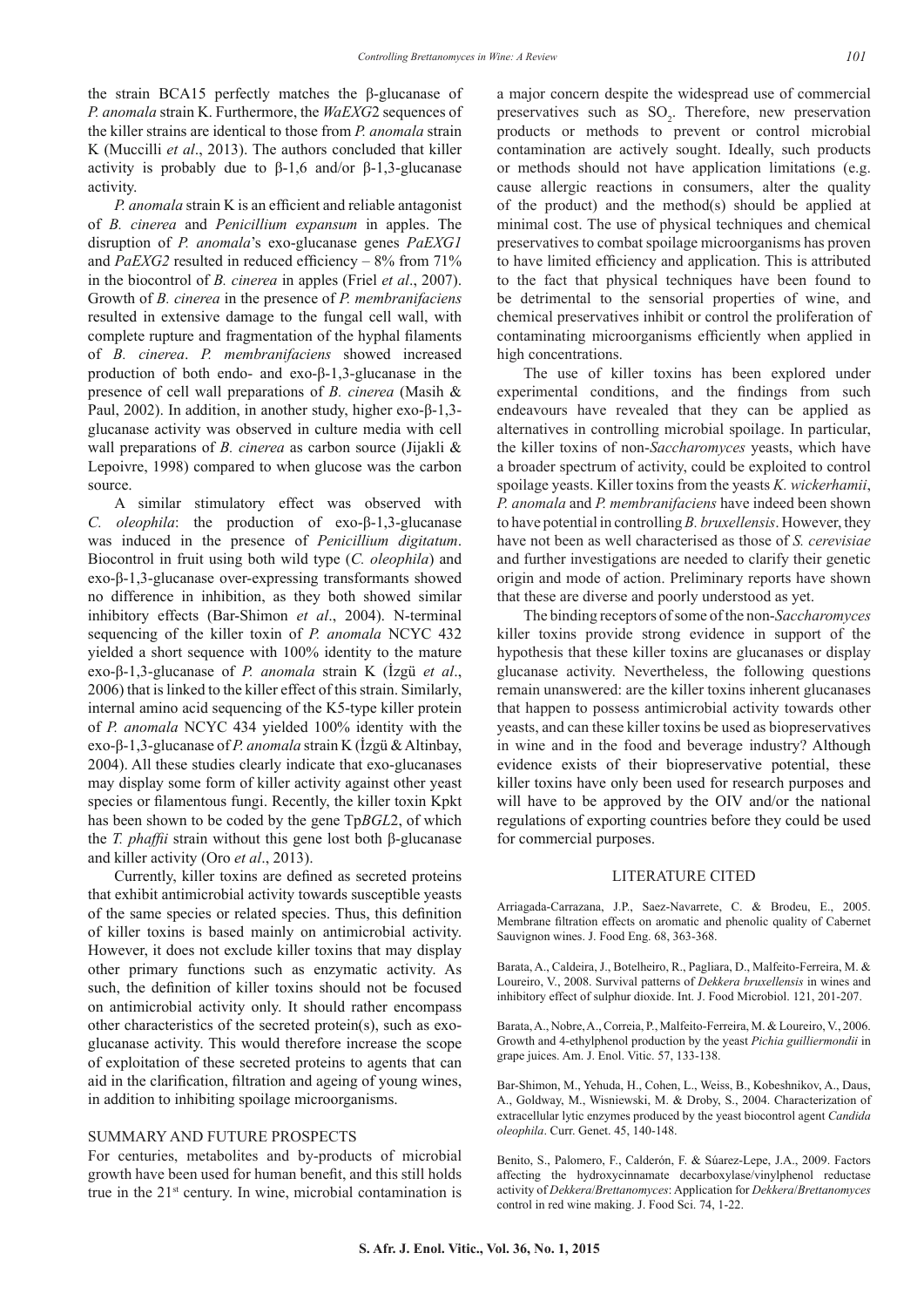Bussey, H., 1972. Effects of yeast killer factors on sensitive cells. Nature New Biol. 235, 73-75.

Bussey, H. & Skipper, N., 1975. Membrane-mediated killing of *Saccharomyces cerevisiae* by glycoproteins from *Torulopsis glabrata*. J. Bacteriol. 124, 476-483.

Cailliez, J.C., Séguy, N., Aliouat, E.M., Polonelli, L., Camus, D. & Dei-Cas, E., 1994. The yeast killer phenomenon: A hypothetical way to control *Pneumocystis carinii pneumonia*. Med. Hypotheses 43, 167-171.

Chatonnet, P., Dubourdieu, D. & Boidron, J.N., 1995. The influence of *Brettanomyces*/ *Dekkera* sp. yeasts and lactic acid bacteria on the ethyphenol content of red wines. Am. J. Enol. Viticult. 46, 463-468.

Chatonnet, P., Dubourdieu, D., Boidron, J.N. & Pons, M., 1992. The origin of ethylphenols in wines. J. Sci. Food Agric. 60, 165-178.

Ciani, M. & Comitini, F., 2011. Non-*Saccharomyces* wine yeasts have a promising role in biotechnological approaches to winemaking. Ann. Microbiol. 61, 25-32.

Ciani, M. & Fatichenti, F., 2001. Killer toxin of *Kluyveromyces phaffii* DBVPG 6076 as a biopreservative agent to control apiculate wine yeasts*.*  Appl. Environ. Microbiol. 67, 3058-3063.

Ciani, M., Maccarelli, F. & Fatichenti, F., 2003. Growth and fermentation behaviour of *Brettanomyces*/*Dekkera* yeasts under different conditions of aerobiosis. World J. Microbiol. Biotechnol. 19, 419-422.

Cleveland, J., Montville, T.J., Nes, J.F. & Chikindas, M.L., 2001. Bacteriocins: Safe, natural antimicrobials for food preservation. Int. J. Food Microbiol. 71, 1-20.

Comitini, F. & Ciani, M., 2010. The zymocidial activity of *Tetrapisispora phaffii* in the control of *Hanseniaspora uvarum* during the early stages of winemaking. Lett. Appl. Microbiol. 50, 50-56.

Comitini, F. & Ciani, M., 2011. *Kluyveromyces wickerhamii* killer toxin: Purification and activity towards *Brettanomyces*/*Dekkera* yeasts in grape must. FEMS Microbiol. Lett. 316, 77-82.

Comitini, F., De Ingeniis, J., Pepe, L., Mannazzu, I. & Ciani, M., 2004b. *Pichia anomala* and *Kluyveromyces wickerhamii* killer toxins as new tools against *Dekkera*/*Brettanomyces* spoilage yeasts. FEMS Microbiol. Lett. 238, 235-240.

Comitini, F., Di Pietro, N., Zacchi, L., Mannazzu, I. & Ciani, M., 2004a. *Kluyveromyces phaffii* killer toxin active against wine spoilage yeasts: Purification and characterization. Microbiol. 150, 2535-2541.

Comitini, F., Mannazzu, I. & Ciani, M., 2009. *Tetrapisispora phaffii* killer toxin is a highly specific β-glucanase that disrupts the integrity of the yeast cell wall. Microb. Cell Fact. 27, 8-55.

Costa, A., Barata, A., Malfeito-Ferreira, M. & Loureiro, V., 2008. Evaluation of the inihibitory effect of dimethyl dicarbonate (DMDC) against wine microorganisms. Food Microbiol. 25, 422-427.

Couto, J.A., Neves, F., Campos, F. & Hogg, T., 2005. Thermal inactivation of the wine spoilage yeasts *Dekkera/Brettanomyces*. Int. J. Food Microbiol. 104, 337-344.

Curtin, C.D., Borneman, A.R., Chambers P.J. & Pretorius, I.S., 2012a. Denovo assembly and analysis of the heterozygous triploid genome of the wine spoilage yeast *Dekkera bruxellensis* AWRI1499. PLoS ONE 7(3): e33840.

Curtin, C., Kennedy, E. & Henschke, P.A., 2012b. Genotype-dependent sulphite tolerance of Australian *Dekkera* (*Brettanomyces*) *bruxellensis* wine isolates. Lett. Appl. Microbiol. 55, 56-61.

Dai, Y., Normand, M.D., Weiss, J. & Peleg, M., 2010. Modelling the efficacy of triplet antimicrobial combinations: yeast suppression by lauric arginate, cinnamic acid and sodium benzoate or potassium sorbate as a case study. J. Food Prot. 73, 515-523.

De Ingeniis, J., Raffaelli, N., Ciani, M. & Mannazzu, I., 2009. *Pichia anomala* DBVPG 3003 secretes a ubiquitin-like protein that has antimicrobial activity. Appl. Environ. Microbiol. 75, 1129-1134.

Delfini, C., Gaia, P., Schellino, R., Pagliara, A. & Ambrò, A., 2002. Fermentability of grape must after inhibition with dimethyl dicarbonate (DMDC). J. Agric. Food Chem. 50, 5605-5611.

Dias, L., Dias, S., Sancho, T., Stender, H., Querol, A., Malfeito-Ferreira, M. & Loureiro, V., 2003b. Identification of yeasts isolated from wine-related environments and capable of producing 4-ethylphenol. Food Microbiol. 20, 567-574.

Dias, L., Pereira-da-Silva, S., Tavares, M., Malfeito-Ferreira, M. & Loureiro, V., 2003a. Factors affecting the production of 4-ethylphenol by the yeast *Dekkera bruxellensis* in enological conditions. Food Microbiol. 20, 377-384.

Du Toit, M. & Pretorius, I.S., 2000. Microbial spoilage and preservation of wine: Using weapons from nature's own arsenal - A review. S. Afr. J. Enol. Vitic. 21, 74-96.

Enrique, M., Ibáñez, A., Marcos, J.F., Yuste, M., Martínez, M., Vallés, S. & Manzanares, P., 2010. β-Glucanases as a tool for the control of wine spoilage yeasts. Food Microbiol. Safety 75, M41-M45.

Fredericks, I N., Du Toit, M. & Krügel, M., 2011. Efficacy of ultraviolet radiation as an alternative technology to inactivate microorganisms in grape juices and wines. Food Microbiol. 28, 510-517.

Freedman, B.J., 1977. Asthma induced by sulphur dioxide, benzoate and tartrazine contained in orange drinks. Clin. Exp. Allergy 7, 407-415.

Friel, D., Pessoa, N.M.G., Vandenbol, M. & Jijakli, M.H., 2007. Separate and combined disruptions of two exo-β-1,3-glucanase genes decrease the efficiency of *Pichia anomala* (strain K) biocontrol against *Botrytis cinerea* on apple. Mol. Plant Microbe Interact. 20, 371-379.

Fugelsang, K.C. & Edwards, C.G., 2007. Microbial ecology during vinification. In: Fuselsang, K.C. & Edwards, C.G. (eds). Wine microbiology: Practical applications and procedures, Springer Science + Business Media, LLC, New York. pp. 82 – 101.

Godoy, L., Garrido, D., Martínez, C., Saavedra, J., Combina, M. & Ganga M., 2009. Study of the coumarate decarboxylase and vinylphenol reductase activities of *Dekkera bruxellensis* (anamorph *Brettanomyces bruxellensis*) isolates. Lett. Appl. Microbiol. 48: 452-457.

Godoy, L., Martinez, C., Carrasco N. & Ganga M., 2008. Purification and characterization of a p-coumarate decarboxylase and a vinylphenol reductase from *Brettanomyces bruxellensis*. Int. J. Food Microbiol. 127, 6-11.

Gómez-Rivas, L., Escudero-Abarca, B.I., Aguilar-Uscanga, M.G., Hayward-Jones, P.M., Mendoza, P. & Ramírez, M., 2004. Selective antimicrobial action of chitosan against spoilage yeasts in mixed culture fermentations. J. Ind. Microbiol. Biotechnol. 31, 16-22.

Goretti, M., Turchetti, B., Buratta, M., Branda, E., Corazzi, L., Vaughan-Martini, A. & Buzzini, P., 2009. In vitro antimycotic activity of a *Williopsis saturnus* killer protein against food spoilage yeasts. Int. J. Food Microbiol. 131, 178-182.

Granato, T.M., Romano, D., Vigentini, I., Foschino, R.C. Monti, D., Mamone, G., Ferranti, P., Nitride, C., Iametti, S., Bonomi, F. & Molinari, F., 2014. New insights on the features of the vinyl phenol reductase from the wine-spoilage yeast *Dekkera*/*Brettanomyces bruxellensis*. Ann. Microbiol. DOI:10.1007/s13213-014-0864-5

Guillen, A.C., Kenchinski, C.P. & Manfroi, V., 2010. The use of ozone in a CIP system in the win industry. Ozone: Sci. Eng. 32, 355-360.

Guo, F.-J., Ma, Y., Xu, H.-M., Wang, X.-H. & Chi, Z.-M., 2012. A novel killer toxin produced by the marine-derived yeast *Wickerhamomyces anomalus* YF07b. Antonie van Leewenhoek 103, 737-746.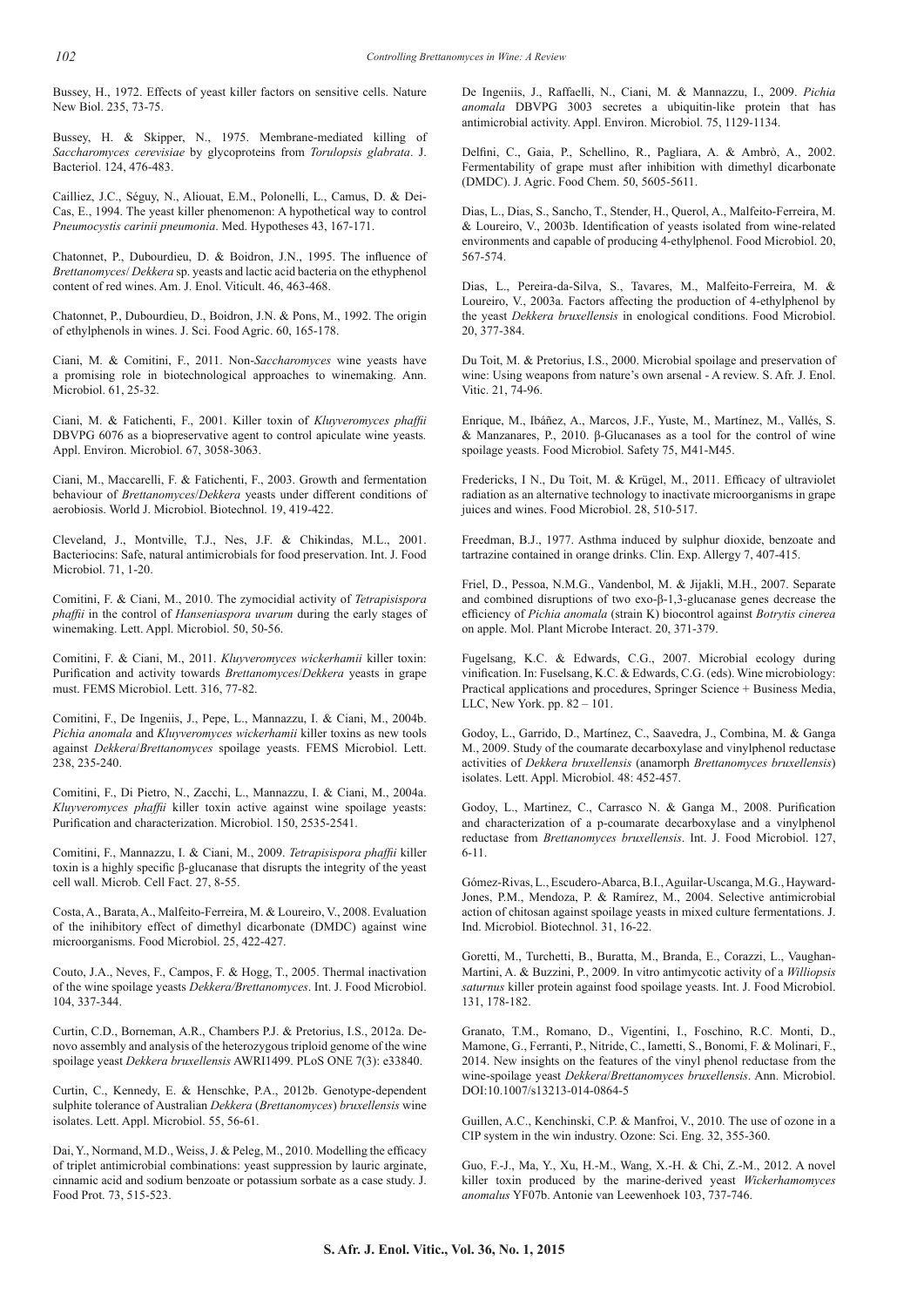Gutiérrez, A.R., Epifanio, S., Garijo, P., López, R. & Santamaría, P., 2001. Killer yeasts: Incidence in the ecology of spontaneous fermentation. Am. J. Enol. Vitic. 52, 352-356.

Guzzon, R., Nardin, T., Micheletti, O., Nicolini, G. & Larcher, R., 2013. Antimicrobial activity of ozone. Effectiveness against the main wine spoilage microorganisms and evaluation of impact on simple phenols in wine*.* Aust. J. Grape Wine Res. 19, 180-188.

Harris, V., Ford, C.M. Jiranek, V. and Grbin, P.R., 2009. Survey of enzyme activity responsible for phenolic off-flavour production by *Dekkera* and *Brettanomyces* yeast. Appl. Microbiol. Biotechnol. 81, 1117-1127.

İzgü, F. & Altinbay, D., 2004. Isolation and characterization of the K5-type yeast killer protein and its homology with an exo-β-1,3-glucanase. Biosci. Biotechnol. Biochem. 68, 685-693.

İzgü, F., Altinbay, D. & Acun, T., 2006. Killer toxin of *Pichia anomala* NYCY432; purification, characterization and its exo-B-1,3-glucanase activity. Enzyme Microb. Technol. 39, 669-676.

Jijakli, M.H. & Lepoivre, P., 1998. Characterization of an exo-β-1,3 glucanase produced by *Pichia anomala* strain K, antagonist of *Botrytis cinerea* on apples. Phytopathology 88, 335-343.

Kheir, J., Salameh, D., Strehaiana, P., Brandam, C. & Lteif, R., 2013. Impact of volatile phenols and their precursors on wine quality and control measures of *Brettanomyces*/*Dekkera* yeasts. Eur. Food Res. Technol. 237, 655-671.

Kollár, R., Petráková, E., Ashwell, G., Robbins, P.W. & Cabib, E., 1995. Architecture of the yeast cell wall – the linkage between chitin and  $\beta(1-3)$ glucan. J. Biol. Chem. 270, 1170-1178.

Liu, G-L., Chi, Z., Wang, C-Y., Zhi-Peng, W., Li, Y. & Zhen-Ming, C., 2013. Yeast killer toxins, molecular mechanisms of their action and their application. Crit. Rev. Biotechnol. DOI:10.3109/07388551.2013.833582

Liu, S.-Q. & Tsao, M., 2009. Inhibition of spoilage yeasts in cheese by killer yeast *Williopsis saturnus* var. *saturnus*. Int. J. Food Microbiol. 131, 280- 282.

Loureiro, V. & Malfeito-Ferreira, M., 2003. Spoilage yeasts in the wine industry. Int. J. Food Microbiol. 86, 23-50.

Loureiro, V. & Malfeito-Ferreira, M., 2006. Food spoilage microorganisms. Boca Raton: Woodhead Publishing.

Lowes, K.F., Shearman, C.A., Payne, J., MacKenzie, D., Archer, D.B., Merry, R.J. & Gasson, M.J., 2000. Prevention of yeast spoilage in feed and food by the yeast mycocin HMK. Appl. Environ. Microbiol. 66, 1066-1076.

Lustrato, G., Alfano, G., Belli, C., Grazia, L., Lorizzo, M. & Ranalli, G., 2006. Scaling-up in industrial winemaking using low electric current as an alternative to sulfur dioxide addition. J. Appl. Microbiol. 101, 682-690.

Lustrato, G., Vigentini, I., De Leonardis, A., Alfano, G., Tirelli, A., Foschino, R. & Ranalli, G., 2010. Inactivation of wine spoilage yeasts *Dekkera bruxellensis* using low electric current treatment (LEC). J. Appl. Microbiol. 190, 594-604.

Magliani, W., Conti, S., Gerloni, M., Bertolotti, D. & Polonelli, L., 1997. Yeast killer systems. Clin. Microbiol. Rev. 10, 369-400.

Mannazzu, I., Clementi, F. & Ciani, M., 2002. Strategies and criteria for the isolation and selection of autochthonous starters. In: Ciani, M. (ed). Biodiversity and biotechnology of wine yeasts. Research Signpost, Trivandrum, India. pp. 19 – 33.

Manzanares, P., Vallés, S. & Viana, F., 2011. Non-*Saccharomyces* yeasts in the wine making process. In: Santiago, C.A.V., Munoz, R. & Garcia R.G. (eds). Molecular wine microbiology. Academic Press, Academic Press, Valencia, Spain, pp. 85-110.

Marsellés-Fontanet, À.R., Puig, A., Olmos, P., Mínguez-Sanz, S. & Martín-Belloso, O., 2009. Optimising the inactivation of grape juice spoilage organisms by pulse electric fields. Int. J. Food Microbiol. 130, 159-165.

Masih, E.I. & Paul, B., 2002. Secretion of β-1,3-glucanases by the yeast *Pichia membranifaciens* and its possible role in the biocontrol of *Botrytis cinerea* causing grey mold disease of the grapevine. Curr. Microbiol. 44, 391-395.

Middelbeek, E.J., Stumm, C. & Vogels, G.D., 1980. Effects of *Pichia kluyveri* killer toxin on sensitive cells. Antonie van Leeuwenhoek 46, 205- 220.

Millet, V. & Lonvaud-Funel, A., 2000. The viable but non-culturable state of wine microorganisms during storage. Lett. Appl. Microbiol. 30, 136-141.

Monagas, M., Gómez-Cordovés, C. & Bartolomé, B., 2006. Evolution of the phenolic content of red wines from *Vitis vinifera* L. during ageing in bottle. Food Chem. 95, 405-412

Moreno, N.J. & Azpilicueta, C.A., 2006. The development of esters in filtered and unfiltered wines that have been aged in oak barrels. Int. J. Food Sci. Technol. 41, 155-161.

Muccilli, S., Wemhoff, S., Restuccia, C. & Meinhardt, F., 2013. Exoglucanase-encoding genes from three *Wickerhamomyces anomalus* killer strains isolated from olive brine. Yeast 30, 33-43.

Novotná, D., Flegelová, H. & Janderová, B., 2004. Different action of killer toxins K1 and K2 on the plasma membrane and the cell wall of *Saccharomyces cerevisiae*. FEMS Yeast Res. 4, 803-813.

Oelofse, A., 2008. Investigating the role of *Brettanomyces* and *Dekkera* during winemaking. Thesis, Stellenbosch University, Private Bag X1, 7602 Matieland (Stellenbosch), South Africa.

Oelofse, A., Pretorius, I.S. & Du Toit, M., 2008. Significance of *Brettanomyces* and *Dekkera* during winemaking: A synoptic review. S. Afr. J. Enol. Vitic. 29, 128-144.

OIV, 2001. Wine microbiological stabilization by the addition of dimethyldicarbonate.

Oro, L., Zara, S., Fancellu, F., Mannazzu, I., Budroni, M., Ciani, M. & Comitini, F., 2013. TpBGL2 codes for a *Tetrapisispora phaffii* killer toxin active against wine spoilage yeasts. FEMS Yeast Res. doi:10.1111/1567- 1364.12126

Oro, L., Ciani, M. & Comitini, F., 2014. Antimicrobial activity of *Metschnikowia pulcherrima* on wine yeasts. J. Appl. Microbiol. 116, 1209- 1217.

Palpacelli, V., Ciani, M. & Rosini, G., 1991. Activity of different 'killer' yeasts on strains of yeast species undesirable in the food industry. FEMS Microbiol. Lett. 84, 75-78.

Peng, Y., Chi, Z.-M., Wang, X.-H. & Li, J., 2009. Purification and molecular characterization of exo-β-1,3-glucanases from the marine yeast *Williopsis saturnus* WC91-2. Appl. Microbiol. Biotechnol. 85, 85-94.

Peri, C., Riva, M. & Decio, P., 1988. Crossflow membrane filtration of wines: Comparison of performance of ultrafiltration, microfiltration, and intermediate cut-off membranes. Am. J. Enol. Vitic. 39, 162–168.

Philliskirk, G. & Young, T.W., 1975. The occurrence of killer character in yeasts of various genera. Antonie van Leewenhoek 41, 147-151.

Piškur, J., Ling, Z., Marcet-Houben, M., Ishchuk, O.P., Aerts, A., LaButti, K., Copeland, A., Lindquist, E., Barry, K., Compagno, C., Bisson, L., Grigoriev, I. V., Gabaldón, T. & Phister, T., 2012. The genome of wine yeast *Dekkera bruxellensis* provides a tool to explore its food-related properties. Int. J. Food Microbiol. 157, 202-209.